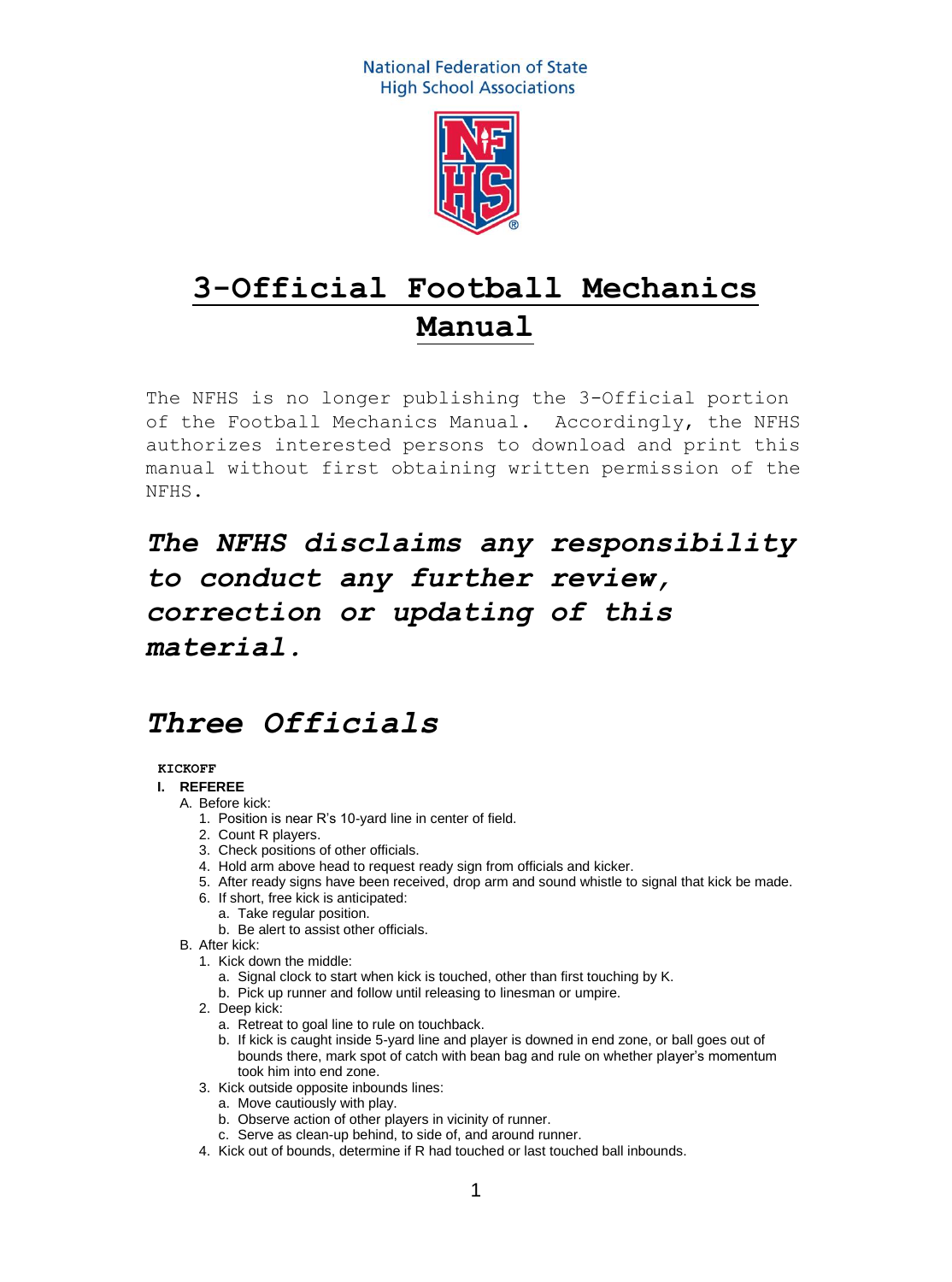- A. Before kick:
	- 1. Position is R's free-kick line outside sideline opposite linesman.
	- 2. Monitor bench area, identify the free-kick line for the receiving team, then move quickly to sideline opposite linesman.
	- 3. Be certain coaches, players, substitutes and other individuals are in proper location.
	- 4. Count R players.
	- 5. Hold arm above head to indicate you are ready.
	- 6. Watch for any infraction involving R's free-kick line.
- B. After kick:
	- 1. Kick to your side:
		- a. Signal clock to start when kick is touched, other than first touching by K.
		- b. Pick up runner and follow.
		- c. When ball becomes dead, sound whistle and give time-out signal.
	- 2. Kick to opposite side of field:
		- a. Move cautiously toward play.
		- b. Observe action of other players in vicinity of runner.
	- 3. Be alert for first touching by K and mark with bean bag.
	- 4. Mark spot where kick goes out-of-bounds on your side of field:
		- a. Bean bag spot if last touched inbounds by R.
		- b. Drop penalty marker if untouched inbounds by R or not last touched inbounds by R.
	- 5. After ball has gone downfield, move down the sideline while watching for fouls away from ball.
	- 6. Maintain a position enabling coverage of your sideline at all times.
	- 7. If ball becomes dead on your side prior to crossing R's free-kick line, sound whistle promptly and take charge.

#### **III. LINESMAN**

- A. Before kick:
	- 1. Take charge of ball.
	- 2. Position is K's free-kick line in side zone to monitor bench area and assist kicking team in getting into position.
	- 3. Move on field to kicker and after checking legality of kicking tee, hand kicker ball, point out referee and instruct kicker to wait for referee's signal before kicking.
	- 4. Count K players.
	- 5. Obtain captain's ready sign.
	- 6. Move to position just outside the sideline on K's free-kick line on the line-to-gain equipment side.
	- 7. Be certain coaches, players, substitutes and other individuals are in proper locations.
	- 8. Hold arm above head to indicate you are ready.
	- 9. Watch for any infraction involving K's free-kick line.
	- 10. If there is a dead-ball foul, administer penalty and place ball ready.
- B. After kick:
	- 1. Be alert for first touching by K–mark spot with bean bag.
	- 2. Be alert for kick which does not cross R's free-kick line.
	- 3. Watch initial blocks by players near R's free-kick line and action against kicker and holder.
	- 4. If there is a penalty for a foul before kick ends requiring re-kick, administer penalty and place ball ready.
	- 5. Mark spot where kick goes out of bounds on your side of field. a. Bean bag spot if last touched inbounds by R.
		- b. Drop penalty marker if untouched inbounds by R or not last touched inbounds by R.
	- 6. Kick to opposite side of field:
		- a. Move cautiously toward play.
		- b. Observe actions of other players in vicinity of runner.
	- 7. After ball has gone downfield, move down the sideline while watching for fouls away from ball.
	- 8. Maintain position enabling coverage of sideline at all times.
	- 9. Be in position to take over coverage of runner in your area on long return.

#### **IV. ALL OFFICIALS**

- A. Signal clock to start when kick is touched, other than first touching by K.
- B. Kick out-of-bounds between goal lines:
	- 1. Sound whistle.
	- 2. Give time-out signal and mark spot.
	- 3. Determine if R had touched or last touched ball inbounds.
	- 4. Toss flag if R did not touch the ball.
- C. Sound whistle when ball becomes dead in your area and give time-out -signal.
- D. Carry bean bag in hand.
- E. Free kick following safety:
	- 1. Each official assumes same relative position and has same duties as on kickoff.
	- 2. Ball put in play by drop kick, place kick or punt.

#### **FIELD-GOAL ATTEMPT BY FREE KICK**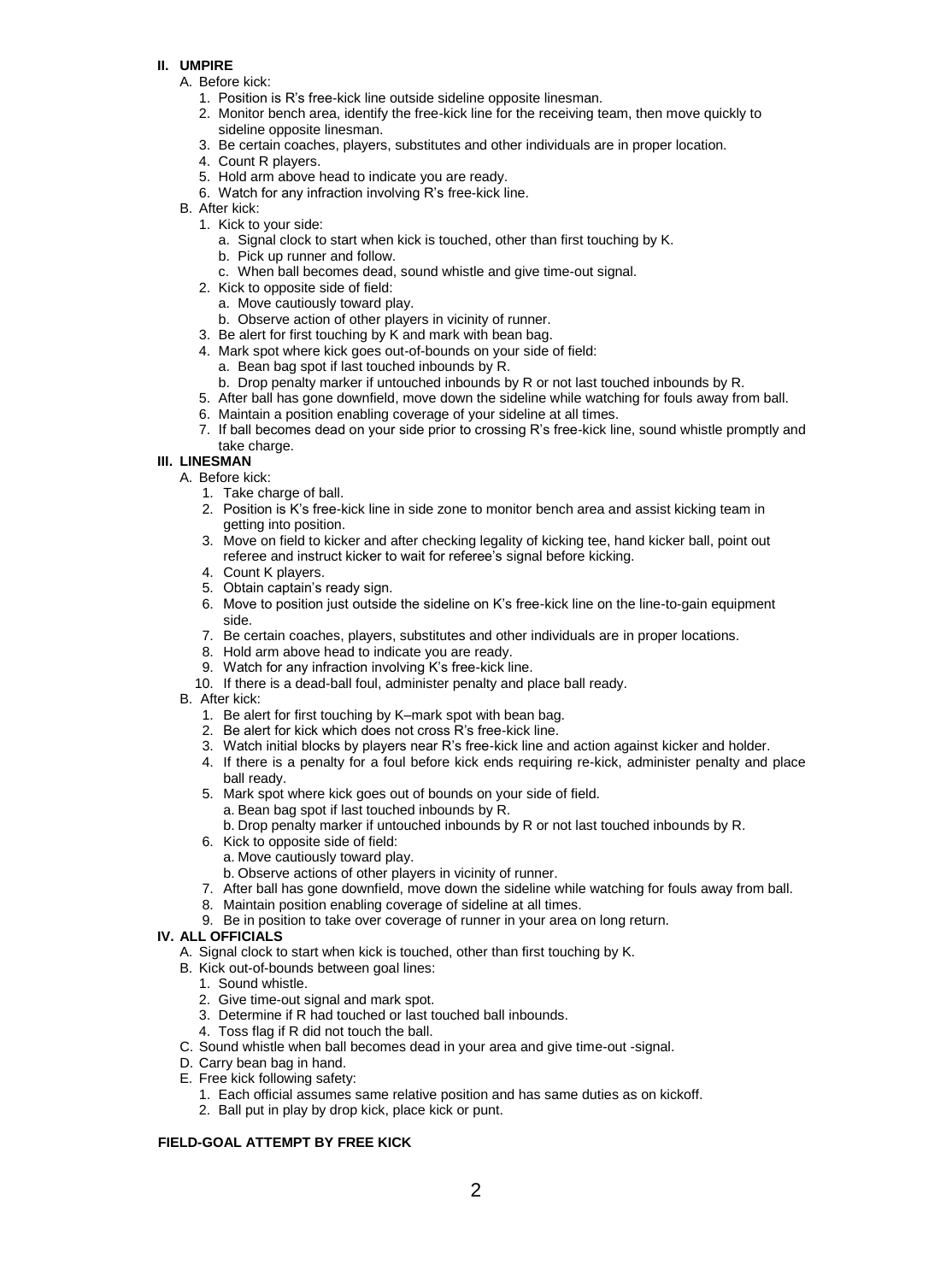#### **AFTER A FAIR CATCH OR AWARDED FAIR CATCH**

#### **I. REFEREE**

- A. Position: Behind and directly between uprights.
- B. Determine whether kick is successful.
- II. All other officials' mechanics same as kickoff.

# **RUNNING PLAY**

# **I. REFEREE**

- A. After ball is spotted:
	- 1. Declare ball ready-for-play by using established procedure.
	- 2. Position: One which allows continuous view of ball, behind Team A on side opposite linesman (distance back or to side varies according to A's formation*,* usually 3 to 4 yards deeper than deepest back).
	- 3. Check the following:
		- a. 25-second count.
		- b. One-second count after huddle or shift.
		- c. Number of A players and eligible backs.
		- d. Be alert for snap irregularities, illegal shifts and false starts.
	- 4. Be alert with linesman for player in motion away from you and maintain responsibility for him if he reverses direction.
- B. After snap:
	- 1. Key opposite guard for run/pass, move cautiously to avoid interfering with a reverse or other delayed play.
	- 2. Areas of responsibility:
		- a. Ball, runner and action around him to neutral zone.
		- b. If action is toward linesman:
			- (1) Do not follow runner too closely.
			- (2) Move parallel to scrimmage line behind runner.
		- c. If action is away from linesman, move parallel to scrimmage line following runner.
		- d. Do not get boxed in. Do not turn back on ball.
		- e. Cover sideline opposite linesman, end line to end line.
		- f. Be ready for kick or pass which may start out as running play.
		- g. If there is a score and no foul which might nullify score, give touchdown signal and record score.
	- 3. Check following:
		- a. Illegal use of hands by players of A.
		- b. Action behind ball and away from runner near neutral zone.
		- c. Action on quarterback after handoff.
		- d. Signal from linesman indicating foremost point of ball on quick line plays.
		- e. Blocks on your side of ball outside free-blocking zone toward ball.
		- f. Backward or forward pass when ball is thrown.
		- g. Fouls behind runner after he crosses neutral zone.
	- 4. Continue to observe action behind neutral zone before leaving area.
	- 5. Responsible for runner until he crosses neutral zone or turns up field. Focus on side opposite linesman.
	- 6. When ball is dead:
		- a. Move quickly to its location.
		- b. Be positive of ball location before sounding whistle.
		- c. Relay ball to umpire at inbounds spot.
	- 7. Oversee spotting of the ball, declare ball ready-for-play by using established procedure and sound whistle.
	- 8. If first down has been made or change of team possession has occurred, give time-out signal to stop clock, unless already stopped by rule.

#### **II. UMPIRE**

- A. After ball is spotted:
	- 1. Position:
		- a. Usually 3 to 8 yards behind B's line, near the guard/center gap opposite the linesman keeping snap in view.
		- b. Do not interfere with vision or movement of B players.
		- c. Vary position so players cannot use you as interference.
	- 2. Check following:
		- a. Appropriate number of players numbered 50 through 79 on offensive line.
		- b. Count B players.
		- c. Number of eligible pass receivers on your side on all plays.
		- d. Interference with snap, snap infraction, false start or encroachment.
		- e. Disconcerting signals by B.
		- f. Note position of ball between inbounds lines.
		- g. Note B's players on the line of scrimmage in the free-blocking zone.
- B. After snap: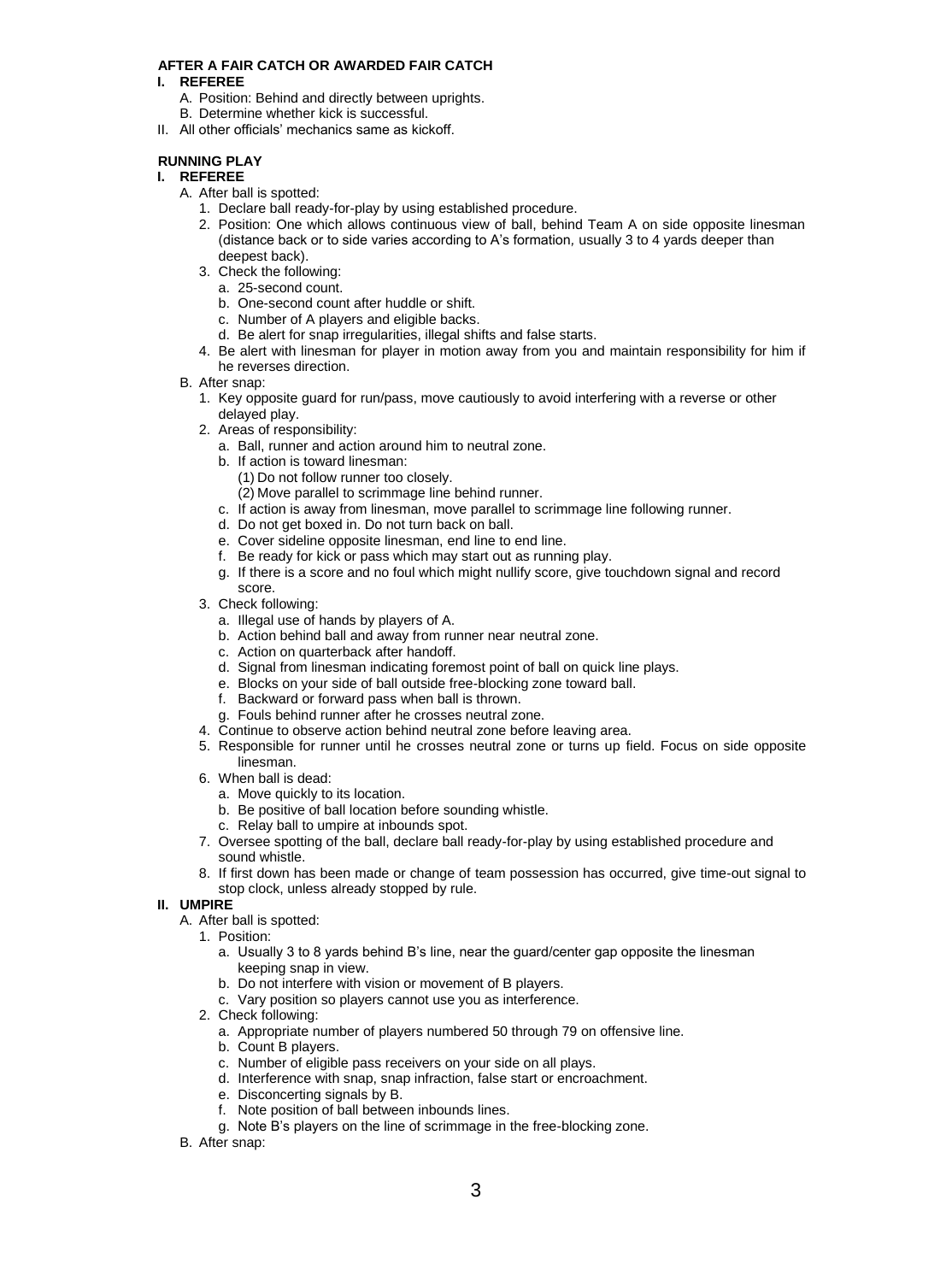- 1. Areas of responsibility:
	- a. Key ineligible linemen for run/pass, read point of attack.
	- b. Watch line play, paying particular attention to free-blocking zone restrictions. Do not cover ball closely.
	- c. Look for illegal use of hands or arms, illegal blocks and other fouls near neutral zone.
	- d. On plays into your side zone area and on wide offensive plays, cover from inside the hash
	- marks, take runner and ball to goal line. Referee covers behind you.
	- e. When hole opens directly in front of you: (1) React and adjust according to play, possibly move laterally (quick step) from hole and be alert for tight end cutting across.
		- (2) Cover action at point of attack and then behind runner.
- 2. Be alert for:
	- a. Quick kick or pass.
	- b. Ineligible receivers and point forward pass first strikes anything.
	- c. Fouls in secondary area.
	- d. If fumble occurs beyond neutral zone, assist in determining who secures possession.
- 3. If ball becomes dead in your area, sound whistle immediately*;* otherwise,
- 4. Do not sound whistle unless covering official is not in position.
- 5. If ball becomes dead in side zone, spot ball at inbounds line.
- 6. If ball becomes dead out of bounds, be ready to assist with relay to inbounds spot.

# **III. LINESMAN**

- A. After ball is spotted:
	- 1. Position: Straddle the line of scrimmage on the sideline.
	- 2. Check down-marker number; signal number of down.
	- 3. Use extended arm signal and hold until snap to indicate closest A player is off line of scrimmage.
	- 4. Check following:
		- a. Number of eligible pass receivers on your side.
		- b. Wingbacks, flankers, split ends and slot backs are in legal position.
		- c. Player in motion away from you and maintain responsibility for him if he reverses direction.
		- d. Minimum of seven offensive players on line of scrimmage.
		- e. Encroachment, false start.
- B. After snap:
	- 1. Areas of responsibility:
		- a. On quick plays into line, assist referee in marking forward progress with downfield foot.
		- b. Observe initial charge of linemen. Key near tackle for run/pass.
		- c. Observe action by blockers on end and linebackers on your side.
		- d. Pinch in when necessary especially on short yardage for first down and, if possible, on every play within 10-yard line and goal line.
		- e. Be ready to move quickly downfield on quick kick and pass.
	- 2. On plays into your side zone and on wide offensive plays, take runner and ball to goal line.
	- 3. While moving downfield with runner, watch for illegal forward pass or fumble.
	- 4. If play continues following an illegal forward pass, drop penalty marker at spot of pass to indicate where run ended and at spot of any subsequent foul.
- C. Working with line-to-gain equipment and crew:
	- 1. Echo referee's signal verbally and with proper hand signal.
	- 2. Repeat referee's time-out signal.
	- 3. Do not turn back on field of play when having equipment moved.
	- 4. Authorize down marker to be moved only after referee's signal.
	- 5. When necessary to move line-to-gain equipment:
	- a. Spot foremost point of ball with downfield foot.
		- b. Have down-marker operator mark the spot, informing referee that line-to-gain equipment is ready.
	- c. Have line-to-gain crew set the remaining line-to-gain equipment.
	- 6. When line-to-gain is goal line:
		- a. Remove line-to-gain equipment from sideline.
		- b. Provide down-marker operator with bean bag for goal-to-go situations when the line-to-gain equipment has been removed.

#### **IV. ALL OFFICIALS**

- A. Keep play properly boxed in.
- B. Before sounding whistle:
	- 1. Be certain ball is dead.
	- 2. Be certain of ball location.
	- 3. Keep eyes on runner when you are covering.
	- 4. Be alert for surprise plays or fumbles.
- C. If there is a fumble, covering official should:
	- 1. Mark spot of fumble with bean bag.
	- 2. Rule on possession immediately.
	- 3. If defense recovers, covering official should immediately signal time-out and then first down.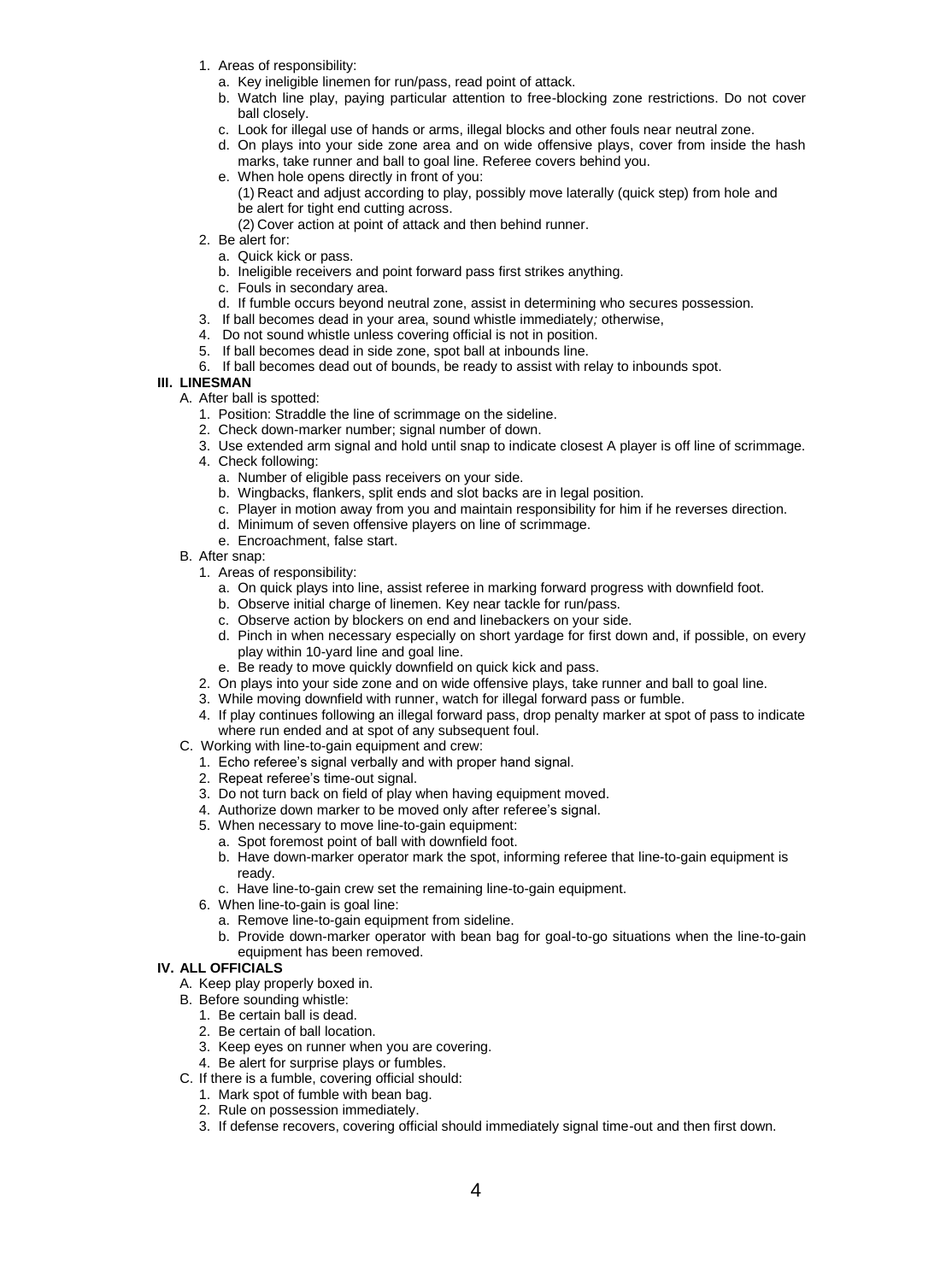- 4. If fumbling team recovers, covering official should indicate number of next down with finger(s) or fist if fourth down.
- 5. If ball becomes dead before fumble, covering official sound whistle immediately to indicate down has ended.
- D. When ball becomes dead in your area, sound whistle promptly and be alert for dead-ball fouls:
- E. If ball goes out of bounds:
	- 1. Covering official:
		- a. Give time-out signal immediately.
		- b. Mark and hold spot.
		- c. Continue to observe action.
	- 2. Nearest free official retrieve ball, unless covering official is in best position to do so.
	- 3. Other officials:
		- a. Echo time-out signal.
		- b. Move quickly into position to assist getting ball ready-for-play.
- F. Be alert for substitution infractions.

### **FORWARD PASS**

#### **I. REFEREE**

- A. After ball is spotted:
	- 1. Declare ball ready-for-play by using established procedure.
	- 2. Position: On side of quarterback opposite linesman.
	- 3. Count A players.
	- 4. Identify eligible backs.
- B. After snap:
	- 1. Key opposite tackle for run/pass.
	- 2. Observe all blocks behind the neutral zone.
	- 3. As passer retreats, remain wider and deeper than passer.
	- 4. Give special attention to contact with passer.
		- a. After ball is released, continue to observe passer, not flight of ball.
		- b. Verbally alert defenders when passer has released ball.
	- 5. Determine whether pass is forward or backward.
	- 6. Be alert to observe illegal passes.
		- a. Move to spot of pass to determine whether passer's feet were in or behind neutral zone when ball was released.
		- b. If illegal, drop penalty marker; continue to officiate.
		- c. If close, mark spot of pass with bean bag and continue to officiate.
	- 7. Solely responsible for intentional grounding.
	- 8. Continue to observe player action behind neutral zone before leaving area.
	- 9. Responsible for runner until he crosses neutral zone and to side of field opposite linesman.

#### **II. UMPIRE**

- A. After ball is spotted:
	- 1. Position: 3-8 yards behind B's line and near the guard/center gap on side opposite linesman.
	- 2. Observe ineligibles and numbering requirements.
	- 3. Identify eligible receivers on your side of line.
	- 4. Note position of ball between inbounds lines.
- B. After snap:
	- 1. Watch initial charge and whether ineligible linemen are illegally downfield.
	- 2. Key ineligible linemen for run/pass.
	- 3. Determine whether pass crosses neutral zone.
	- 4. Assist referee to determine whether passer's feet were in or behind neutral zone when ball was released.
	- 5. Cover short passes down middle responsible for passes in flat on your side.
	- 6. Watch for interference.
	- 7. Cover a fumble or an illegal pass after forward pass is caught: a. Mark spot of fumble with bean bag.
		- b. Drop penalty marker at spot from which illegal pass is thrown.
	- 8. If pass is incomplete, relay ball to referee.
	- 9. Determine if ineligible is illegally downfield.
	- 10. If pass is intercepted inside defensive team's 5-yard line:
		- a. Be prepared to rule on momentum carrying player into end zone. b. Mark spot of interception with bean bag.

#### **III. LINESMAN**

- A. After ball is spotted:
	- 1. Position, same as for running play.
	- 2. Check down-marker number.
	- 3. Identify eligible receivers on your side of line.
	- 4. Be alert for shifts which may change eligibility of players.
	- 5. With the referee, check player in motion away from you and maintain responsibility for him if he reverses direction.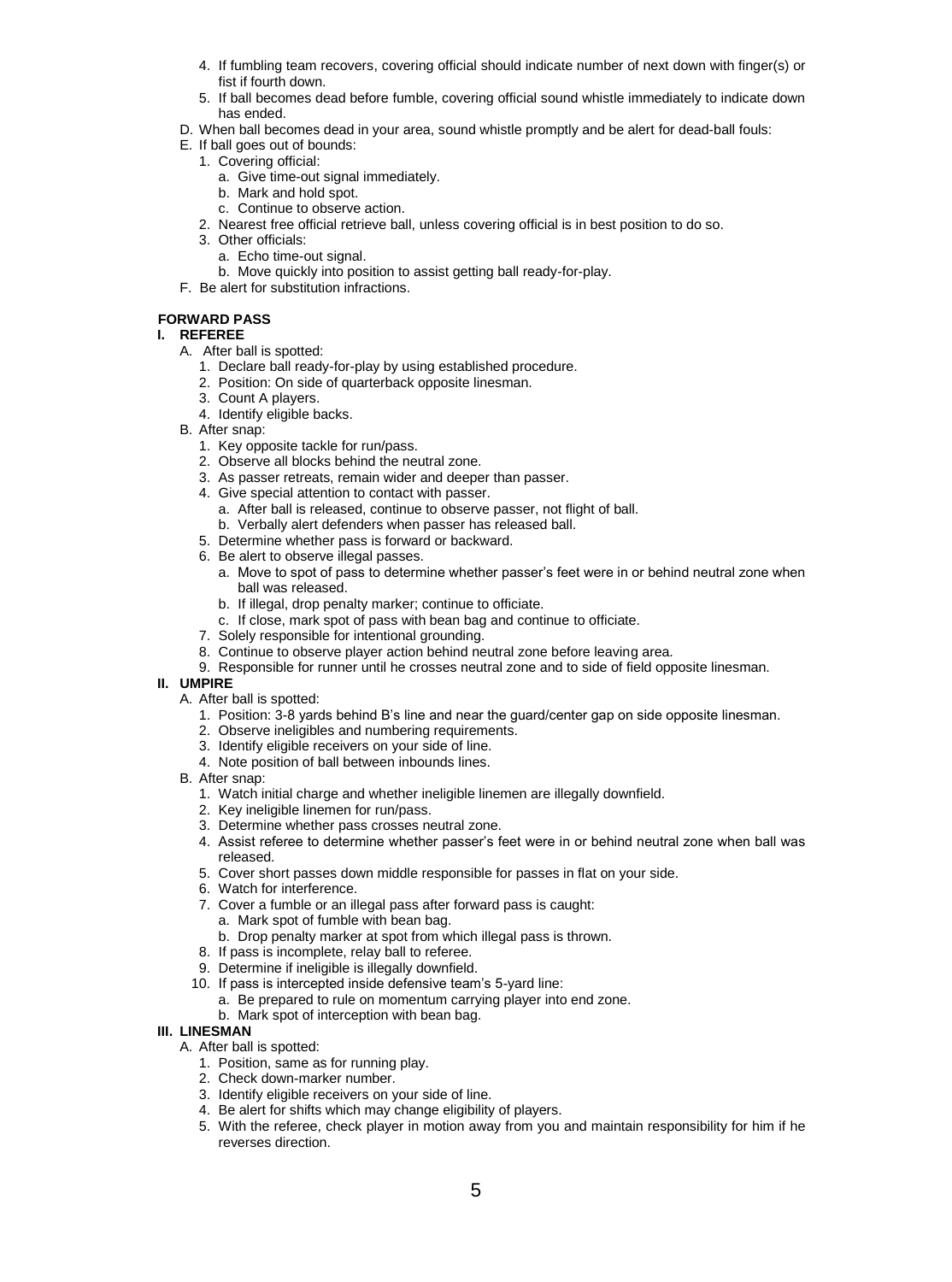- B. After snap:
	- 1. Key near guard for run/pass.
	- 2. Be alert for defensive holding of eligible receiver.
	- 3. Move downfield to cover passes on your side and assist with all deep passes.
	- 4. Watch for and be ready to rule on:
		- a. Interference by either team.
		- b. Illegal pass after completion.
	- 5. Be ready to adjust coverage if passer decides to run.
	- 6. After catch and ball is dead, mark spot and look for first down.
	- 7. After interception:
		- a. Observe action until ball is dead.
		- b. Mark spot.
		- c. Signal time-out.
		- d. Signal direction ball will be put in play.
	- 8. After incompletion in your area:
		- a. Sound whistle and give incomplete signal.
		- b. Relay ball to umpire.
		- c. If umpire retrieves ball, help him relay ball to referee by going half the distance to take toss from umpire.
- **IV. COVERING OFFICIALS**
	- A. Be alert for an illegal pass.
	- B. Observe touching or catching by ineligible player.
	- C. Watch for holding of eligible receivers and all contact beyond neutral zone both before and after pass is thrown.
	- D. If ruling on pass reception involving sideline, only signal governing action should be used.
	- E. If pass intercepted inside defensive team's 5-yard line and player making interception is downed in end zone or ball goes out of bounds there:
		- 1. Be prepared to rule whether his momentum took him into end zone.
		- 2. Mark spot of interception with bean bag.

# **SCRIMMAGE KICK**

#### **I. REFEREE**

- A. After ball is spotted:
	- 1. Check down and distance with linesman.
	- 2. Declare ball ready-for-play by using established procedure.
	- 3. Position: 3-4 yards in advance and 5-7 yards outside player in -kicker's position, and on kicking leg side.
	- 4. Be able to see ball and observe all backs.
	- 5. Count K players.
- B. After snap:
	- 1. Watch for roughing the snapper.
	- 2. Watch for fouls behind neutral zone especially near kicker.
	- 3. Be alert for blocked kick and be ready to rule on recovery.
	- 4. After ball crosses the neutral zone, observe line play.
	- 5. Move downfield slowly following kick.
	- 6. Watch for fouls and be ready to pick up runner if there is long return.
	- 7. Determine from covering official if ball was touched beyond neutral zone and by whom.
	- 8. Kick out of bounds in flight:
		- a. Long kick–line up covering official with spot where ball crossed sideline by using an outstretched arm.
		- b. Short kick–go directly to out-of-bounds spot.
	- 9. If no foul, signal linesman to move line-to-gain equipment.
	- 10. Obtain ready sign from linesman before giving ready-for-play signal.

#### **II. UMPIRE**

- A. After ball is spotted:
	- 1. Position: Wide and 10 yards in front of receiver.
	- 2. Check numbering exception.
	- 3. Count R players.
	- B. After snap:
		- 1. Carry bean bag in hand during down.
		- 2. Kick caught inside 5-yard line and player downed in his end zone: a. Mark spot of catch with bean bag.
			- b. Be prepared to rule if momentum took him into end zone.
		- 3. Kick down middle or to your side:
			- a. Move quickly downfield.
			- b. Cover action around ball.
			- c. Pick up runner if kick is returned.
		- 4. Kick rolls out of bounds along your sideline:
			- a. Sound whistle.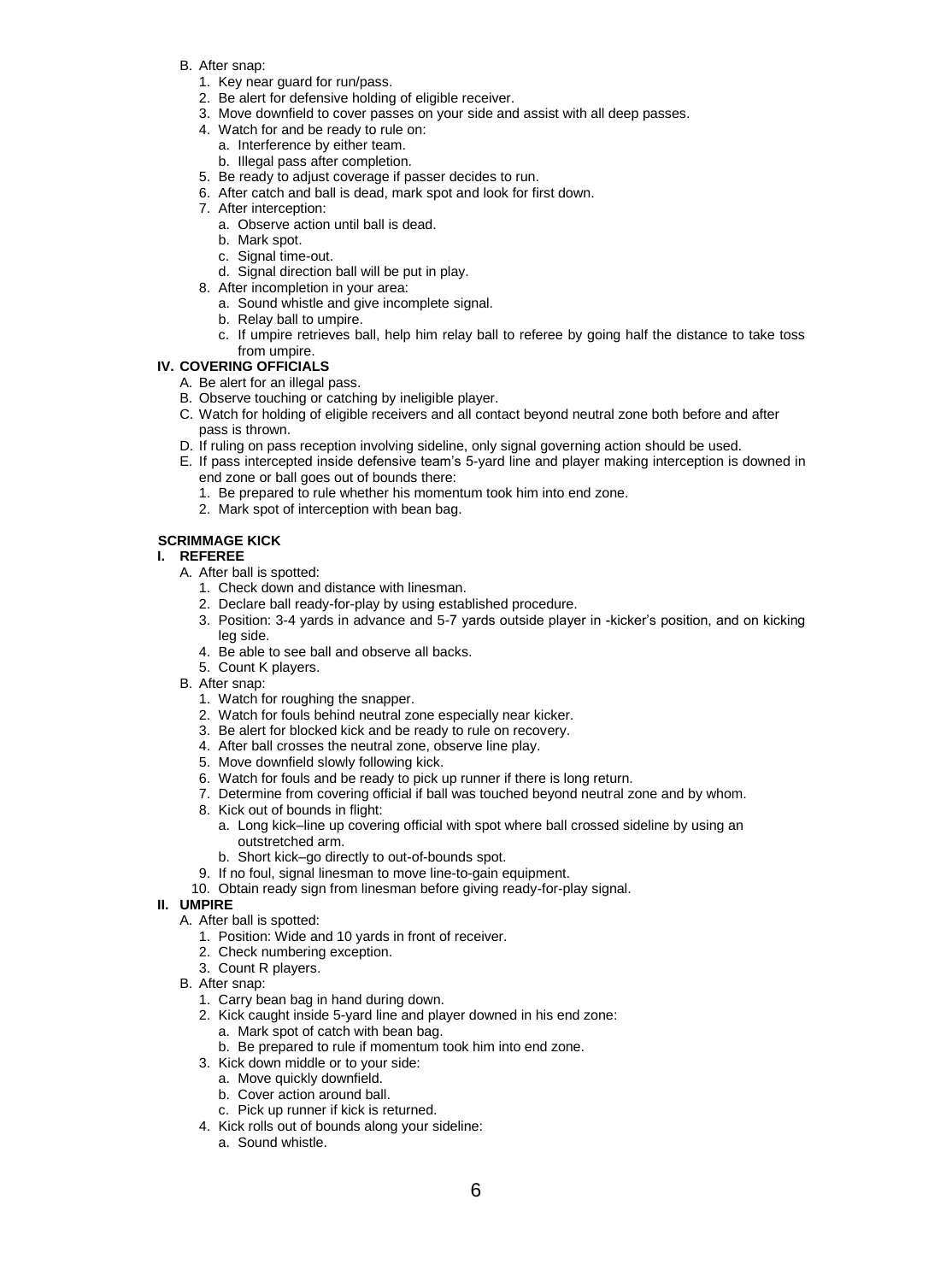- b. Give time-out signal.
- c. Mark spot.
- d. Continue to observe play until all action stops.
- e. If necessary drop bean bag.
- f. Retrieve ball and toss to nearer official at inbounds spot.
- 5. Kick is to linesman side:
	- a. Move slowly downfield watching action around ball.
	- b. If out of bounds on linesman side, help retrieve ball and go to inbounds spot.
	- c. Spot the ball.
- 6. K touches kick beyond line:
	- a. Mark spot of first touching with bean bag.
	- b. Sound whistle if K is first to touch kick at rest beyond neutral zone.
- 7. Following fair catch:
	- a. Sound whistle as soon as kick is caught.
	- b. Give time-out signal.
	- c. Mark spot.
- 8. If there is a foul, official not involved should cover ball while official who had foul reports information to referee.

## **III. LINESMAN**

- A. After ball is spotted:
	- 1. Position: Same as for run or pass.
	- 2. Check down number.
	- 3. Responsible for knowing if ball crossed neutral zone.
- B. After snap:
	- 1. Hold position until ball crosses the neutral zone.
	- 2. Cover all kicks to your side.
	- 3. Ball out of bounds in flight:
		- a. Sound whistle and give time-out signal.
		- b. Move farther downfield than where it went out.
		- c. Walk up field until referee spots you on sideline.
	- 4. Ball rolls out of bounds:
		- a. Sound whistle and give time-out signal.
		- b. Hold spot and continue to observe action.
		- c. Drop bean bag at spot if ball must be retrieved.
	- 5. Assist referee in covering ball on short or blocked kick:
		- a. Note if kick is touched beyond neutral zone.
		- b. Note if recovered in or behind neutral zone.
	- 6. Routine kick:
		- a. Unless kick comes close to your side, delay your move down sideline, cover clipping and other fouls in secondary.
		- b. Move with runner if he comes to your side.
		- c. Follow to goal line if run is broken.
		- d. When ball becomes dead:
			- (1) Sound whistle, give time-out signal, and mark spot.
			- (2) Make sure of possession on fair catch.
	- 7. If there is a foul, free official cover ball while official who had foul reports information to referee.
	- 8. Watch referee for signal to move line-to-gain equipment.

# **FIELD-GOAL OR TRY ATTEMPT**

#### **I. REFEREE**

- A. Position: Behind kicker to cover acts in vicinity. Be able to see holder receive ball.
- B. Count K players.
- C. Determine if ball passes above crossbar on try attempt.
- D. Judge whether kick goes between uprights.
- E. Try blocked, sound whistle–field goal blocked, ball remains live.

#### **II. UMPIRE**

- A. Position: Near goal line.
- B. Count R players.
- C. Determine if ball passes above crossbar on field goal attempt.
- D. Sound whistle when kick breaks goal-line plane.

#### **III. LINESMAN**

- A. Position: Same as for pass or run.
- B. Watch for roughing the kicker or holder.
- **IV. ALL OFFICIALS**
	- A. Position and duties are similar to any scrimmage kick.

# **GOAL-LINE PLAY**

#### **I. REFEREE**

A. Position and cover same as scrimmage play.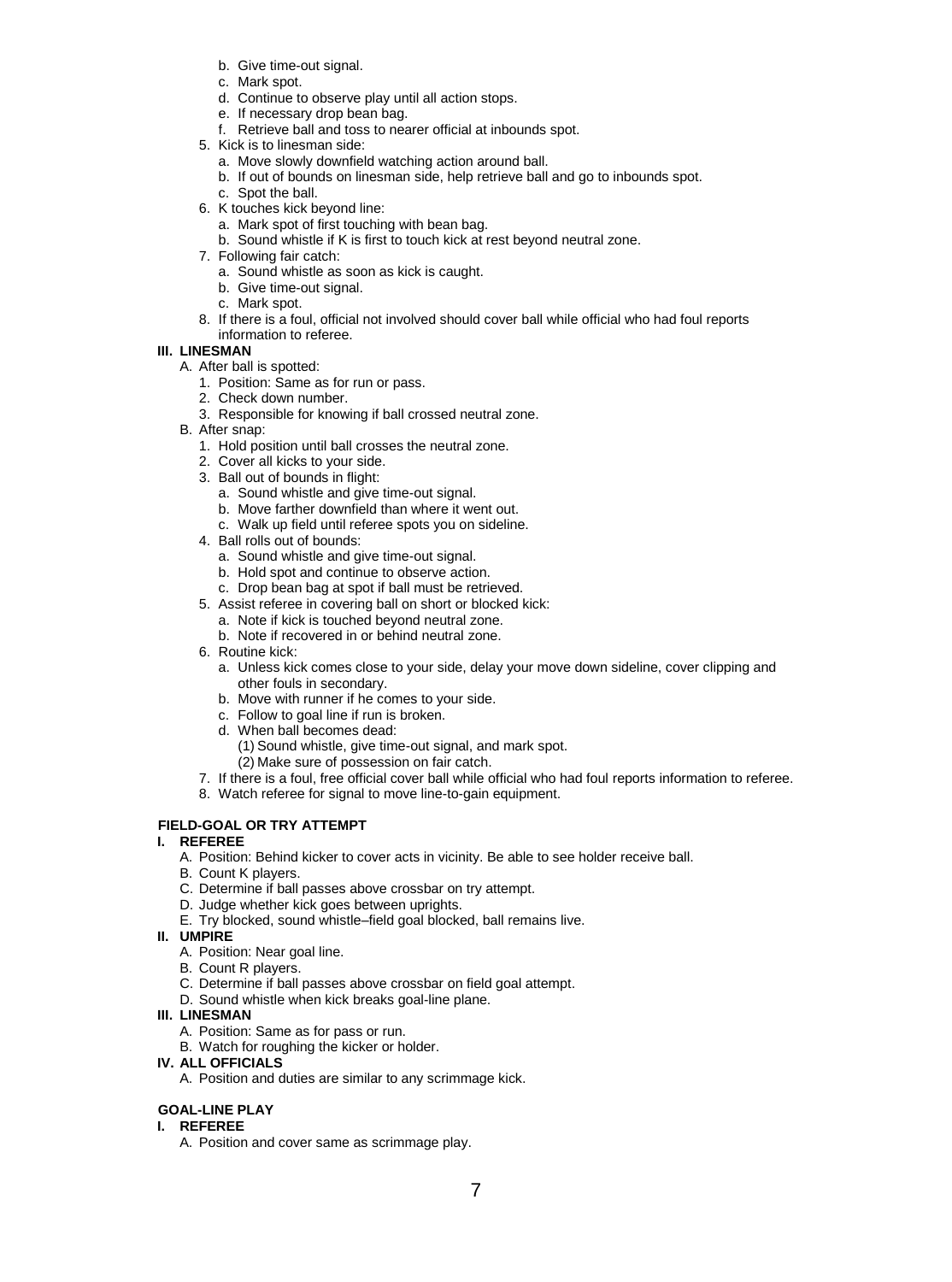- B. Do not give touchdown signal behind runner unless obvious.
- C. Be alert for farthest point of advance of ball.
- D. Give touchdown signal if touchdown has been signaled by another official and no foul occurred.

- A. Position: Near goal line and opposite linesman.
- B. Cover same as scrimmage play.
- C. Be alert for quick jump pass over line of scrimmage.
- D. When runner has made quick thrust into line, be sure ball is not moved forward after it has been declared dead.

# **III. LINESMAN**

- A. Position and cover as any scrimmage play.
- B. When line-to-gain is goal line:
	- 1. Remove line-to-gain equipment from sideline.
	- 2. Provide down-marker operator with bean bag for goal-to-go situations when the line-to-gain equipment has been removed.
- D. During play:
	- 1. Observe action on line.
	- 2. Be ready to move quickly in end zone if forward pass is thrown.
	- 3. Mark farthest point to which the ball is advanced with extended foot or by actually placing ball.
	- 4. If you see ball in possession cross or touch goal-line plane, INSTANTLY give touchdown signal.

# **AFTER A TOUCHBACK, SAFETY, TRY OR FIELD GOAL**

- **I. REFEREE**
	- A. Declare ball ready-for-play by using established procedure.
	- B. Count proper team players.
- **II. UMPIRE**
	- A. Be alert for substitutions and any irregularities as to number of players.
	- B. Move to proper position.

#### **III. LINESMAN**

- A. Take proper position:
	- 1. Down-marker operator should retrieve ball and pass it to linesman.
	- 2. Take ball to center of field on proper yard line and place it with foremost point on center of line.
	- 3. Count proper team players and be alert for substitutions.
- B. Hand ball to kicker if it is put in play by free kick:
	- 1. Instruct kicker to wait for referee's signal.
	- 2. Move to sideline where line-to-gain equipment is located and await referee's ready-for-play

#### signal. **IV. ALL OFFICIALS**

- A. Do not permit any team attendants on field following a touchback.
- B. Reminder, on free kick following safety:
	- 1. Each official assumes same relative position and has same duties as on kickoff.
	- 2. Ball may be put in play by drop kick, place kick or punt.
- C. Strive to put ball in play without delay.

#### **ADMINISTERING PENALTIES**

#### **I. REFEREE**

- A. When ball is dead following a foul:
	- 1. Give time-out signal.
	- 2. Get full information from official who called foul.
	- 3. Give preliminary signal to press-box side of field only.
	- 4. Give options to captain of offended team.
	- 5. When captains most advantageous choice is obvious, quickly inform him.
	- 6. When captain does not respond, his silence shall be considered acceptance of obvious choice. Once made, it cannot be revoked.
	- 7. Make note of enforcement spot for penalty.
	- 8. After ball has been spotted, give final signal for foul to press-box side of field only.
- B. When penalty is declined:
	- 1. Go to spot of ball.
	- 2. Give foul signal followed by penalty-declined signal to press box.
- C. When there is a double foul:
	- 1. Signal each foul, facing press box.
	- 2. Follow this with penalty-declined signal.
- D. When two penalties are enforced, give proper signals following each enforcement.
- E. When penalty is to be enforced on kickoff:
	- 1. Indicate scoring signal.
	- 2. Follow with proper foul signal.
	- 3. Point to offending team.
	- 4. Point toward succeeding spot.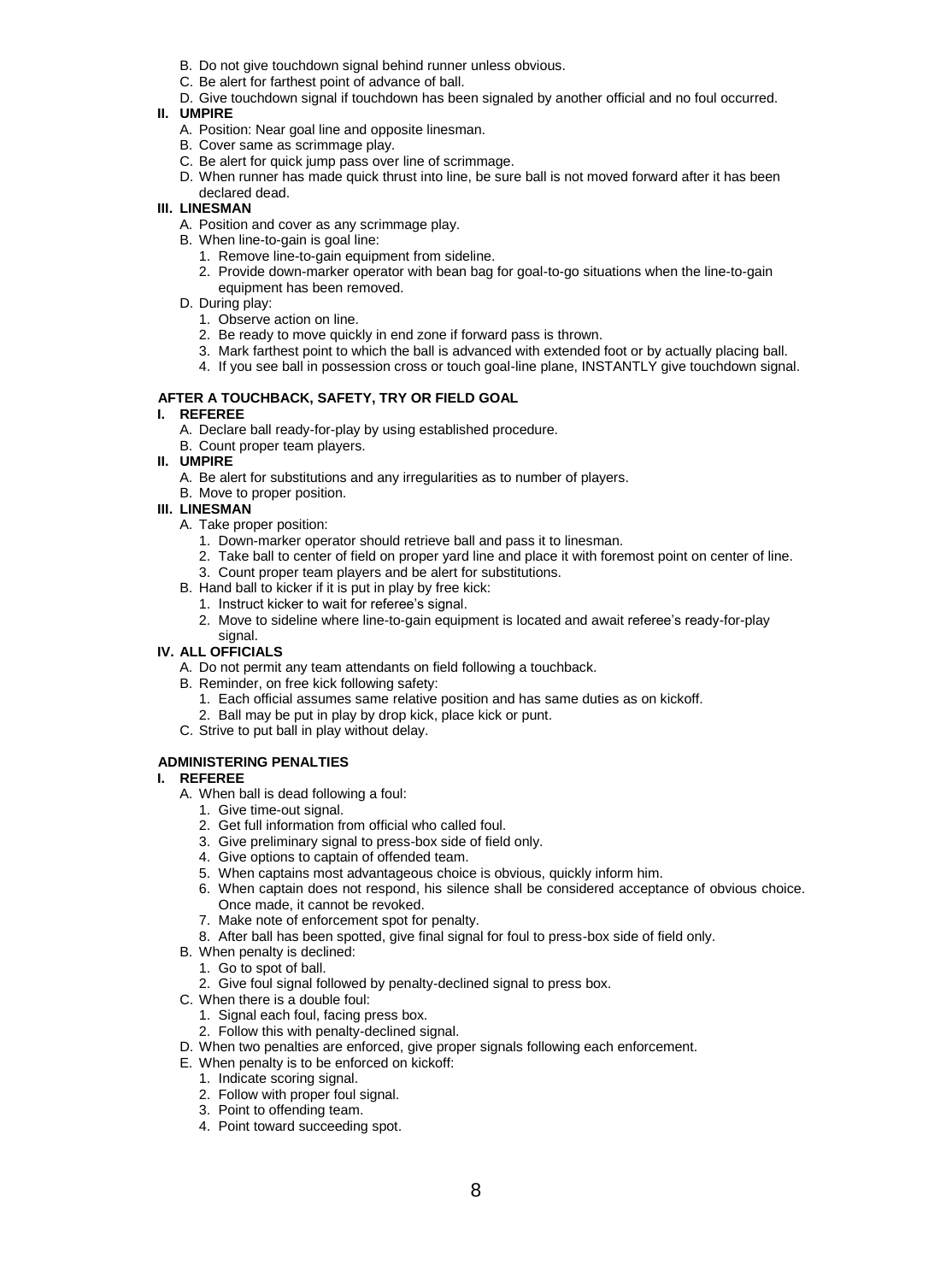F. Accepted penalty for foul by either team during the last timed down of a -period, play continues with an untimed down.

#### **II. UMPIRE**

- A. Secure ball.
- B. Make note of enforcement spot for penalty.
- C. Proceed with measurement.
- D. On properly marked field, avoid stepping off distance between yard lines, except to the first and for the final yard line.
- E. Walk briskly, use an arm signal to point to each yard line you cross.

#### **Ill. LINESMAN**

- A. Be ready to have line-to-gain equipment moved after penalty administration.
- B. Check enforcement.
- C. Be certain of down number.
- D. Do not permit trainers, attendants or coaches to come onto field.
- E. Relay penalty information to appropriate coach.

# **IV. ALL OFFICIALS**

- A. Observe live-ball foul:
	- 1. Withhold whistle.
	- 2. Drop penalty marker at proper yard line and continue to observe play, noting location of ball at time of foul.
	- 3. When ball becomes dead:
		- a. Give time-out signal.
		- b. Sound whistle.
		- c. Verbally report information to referee.
		- d. Give no visible signal.
		- e. Make mental note as to whether clock should be started on ready or on snap.
- B. Observe dead-ball foul.
	- 1. Sound whistle, toss penalty marker into air and give time-out signal immediately.
- 2. Follow procedures outlined under A.
- C. See that umpire assesses penalty properly in all respects.
- D. Calling official (umpire, linesman):
	- 1. After calling foul and ball has been declared dead:
		- a. Sound whistle and stop clock.
		- b. Get referee's attention by giving short blasts of whistle.
		- c. Make sure another official is covering spot of foul.
		- d. Verbally report information fully to referee:
			- (1) Identify foul.
			- (2) Identify offending team including jersey color and offense/ defense or kicking/receiving team.
			- (3) Identify offending player's number or position.
			- (4) Indicate spot of foul, end of run or end of kick.
			- (5) Indicate status of ball when foul occurred.
- E. Assist with locating captains.
- F. Recover penalty markers and ball.
- G. Enforcement:
	- 1. Stay clear of spot of foul.
	- 2. If spot is different, go to enforcement spot.
	- 3. When umpire begins enforcement, check for correctness and distance.
	- 4. Avoid visiting while penalty is assessed.
- H. When a disqualifying foul is called:
	- 1. Official who called foul shall inform offending player and report his number and type of infraction to referee, coach and other members of officiating crew.
	- 2. Emphasize disqualification is for remainder of game.
	- 3. If there are double disqualifying fouls, referee may designate -another official to assist in reporting foul to coaches.
	- 4. The official shall not place a hand on offending player, nor accompany or escort him to sideline.
	- 5. All officials:
		- a. Record player's number and name, if known.
		- b. Observe all other players.
	- 6. Following contest, notify state association office, if applicable.
- I. Record unsportsmanlike penalties.

#### **MEASURING FOR FIRST DOWN USING LINE-TO-GAIN EQUIPMENT I. REFEREE**

- A. Give time-out signal.
- B. Signal linesman to bring line-to-gain equipment onto field.
- C. Motion players away from ball.
- D. Place one hand on ground in vertical position at foremost point of ball.
- E. Rotate ball so long axis is parallel to sideline.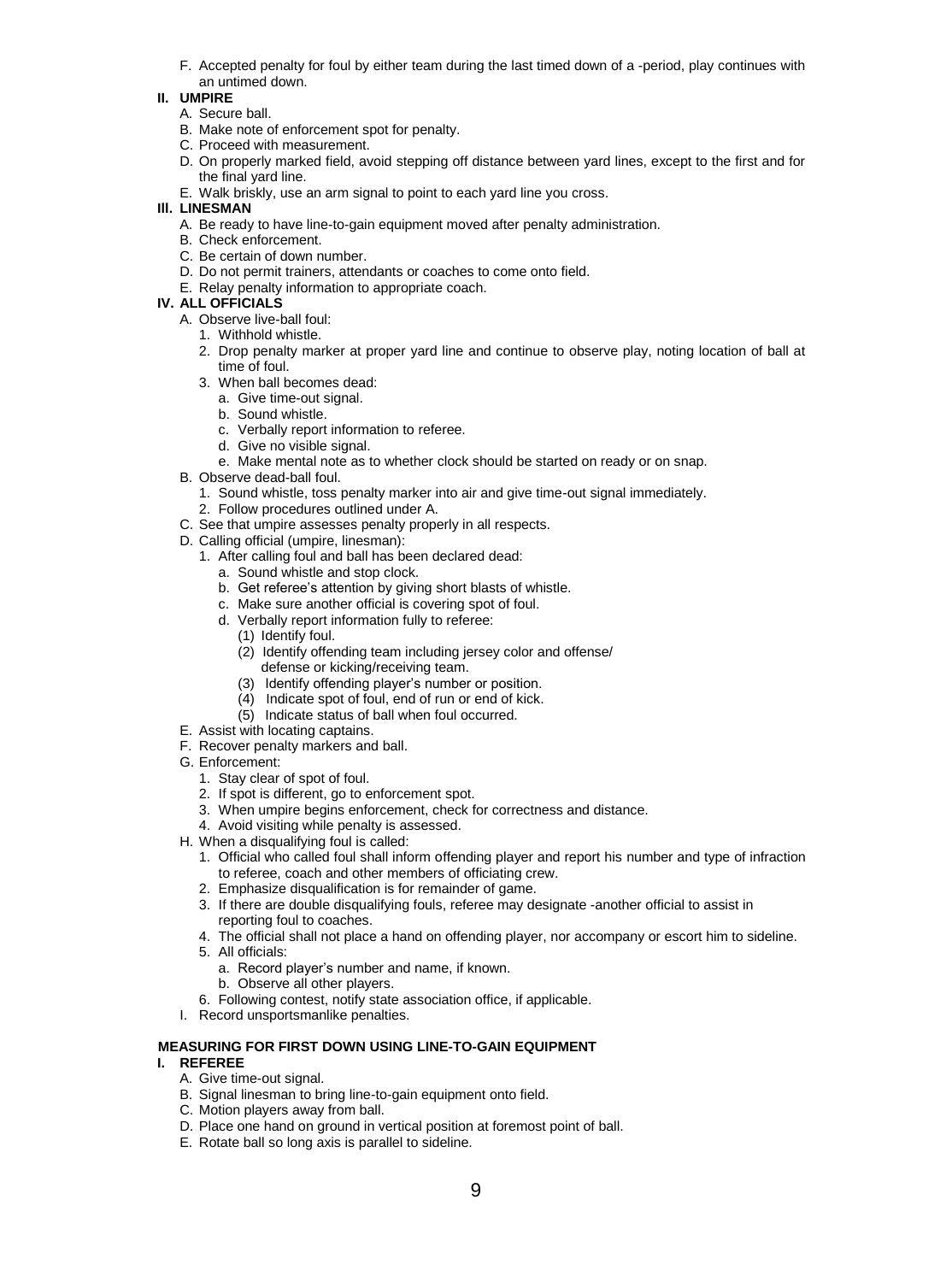- F. Place one end against your hand marking foremost point.
- G. In side zone, measure before ball is taken inbounds.
- H. If line-to-gain not reached in side zone, use chain to accurately place ball at the inbounds spot.
- I. If ball has gone out of bounds, measure to point where ball crossed sideline.
- J. Inside edge of forward rod marks line-to-gain.
- K. When measurement is completed:
	- 1. Signal number of next down.
	- 2. Spot ball at proper place.
	- 3. Wait for line-to-gain crew to return to position.
- L. If new series awarded to opponent of team which was in possession when ball became dead:
	- 1. Place ball so that foremost point, when it became dead, becomes rear point when the direction is changed.
	- 2. New rear rod set with inside edge at new point of ball so that line-to-gain is 10 yards in advance of this point.
- M. After measurement:
	- 1. Get ready signs from captains.
	- 2. Declare ball ready-for-play by using established procedure.
	- 3. If not out of bounds, signal clock to start with ready-for-play.
	- 4. If first down for Team B, start clock on snap.

- A. Take forward rod from chainman at place of measurement.
- B. When linesman says "ready," tighten chain and hold forward rod near ball until referee reaches decision.

#### **III. LINESMAN**

- A. When a measurement is signaled by referee:
	- 1. Grasp chain and clip at back edge of back-yard line (don't just grasp clip since clip could detach).
	- 2. Instruct down-marker operator to mark front rod spot and keep same down number.
	- 3. Bring chain behind ball and place clipped part of chain at back edge of back-yard line.
	- 4. Hold firmly and call "ready" to umpire to stretch chain tight.
	- 5. Wait for referee's decision and signal.
	- 6. If not first down:
		- a. While holding chain, accompany crew to sideline, reset chain in original position. b. Instruct down-box operator to move indicator to next down.
	- 7. If new series, set inside edge of rear rod at foremost point of ball after spotted by referee. First down on marker.
- B. Mark foremost point of ball for down-box operator on all first downs.

# **TIME-OUT PROCEDURE**

#### **I. REFEREE**

- A. Sound whistle:
	- 1. Signal time-out.
	- 2. If time-out is charged to a team, indicate by moving both arms three times in a horizontal motion toward that team.
- B. If officials time-out, indicate by tapping chest with both hands.
- C. Duties:
	- 1. Check number of time-outs remaining for each team.
	- 2. Check time remaining with umpire.
	- 3. Check down with linesman.
	- 4. Notify coach and captain after third time-out has been charged.
	- 5. Take position away from other officials. Observe Team A.
	- 6. Time 60-second interval. At 45 seconds, signal umpire and linesman by pointing directly at them to give their teams 15-second warning.
	- 7. Inform each team huddle of down and time remaining in period.
	- 8. Declare ball ready-for-play by using established procedure.

#### **II. UMPIRE**

- A. Position: Maintain position over ball.
- B. Be alert for signal from referee (pointing directly toward you) to give your team 15-second warning; go to team huddle and say: "Coach, ball will be marked for ready-for-play in 15 seconds."
- C. Be alert for substitution or attempt to use substitutes for purpose of deception, and maintain proper number of players/attendants in huddle.
- D. Inform coach and captain of time-outs remaining.

# **III. LINESMAN**

- A. Position: Halfway between ball and your sideline.
- B. Be alert for signal from referee (pointing directly toward you) to give your team 15-second warning; go to team huddle and say: "Coach, ball will be marked ready-for-play in 15 seconds."
- C. Be alert for illegal substitution and attempts to use substitution for -purposes of deception.
- D. Inform captain and coach of time-outs remaining.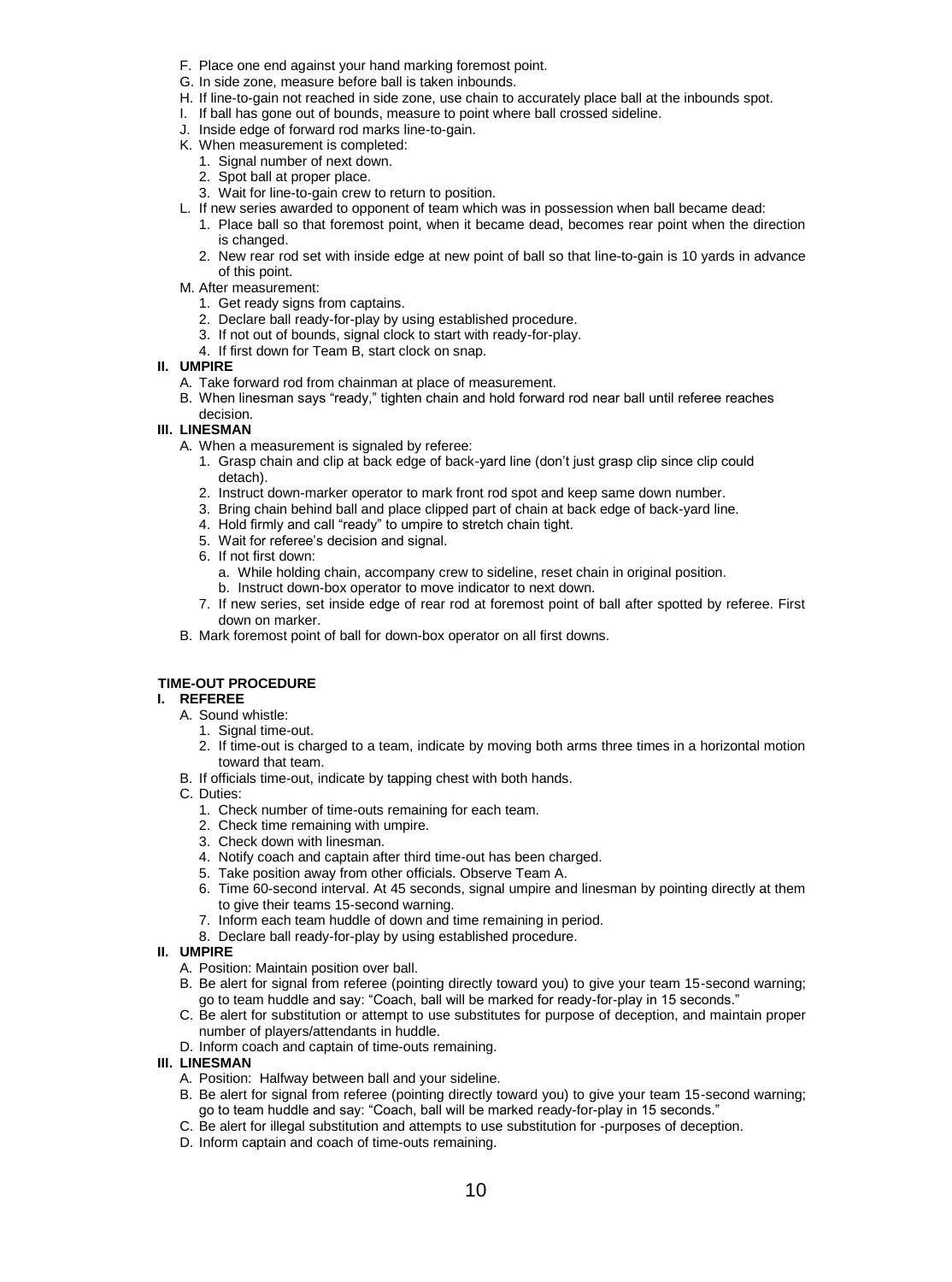E. Make sure only three team attendants are on field.

# **IV. ALL OFFICIALS**

- A. Repeat time-out signal.
- B. Record time-out, number of player who called it, time on clock and -period.
- C. Stand alertly erect.
- D. Do not visit with players.
- E. Restrict discussion to captain.
- F. Do not huddle in a group.

#### **INJURY TIME-OUT PROCEDURE**

(Additional responsibilities beyond regular time-out.)

#### **I. REFEREE**

- A. Summon appropriate health-care professional(s) and/or coach(es) on field.
- B. Duties:
	- 1. Any player who exhibits signs, symptoms or behaviors consistent with a concussion (such as loss of consciousness, headache, dizziness, confusion or balance problems) shall be immediately removed from the game and shall not return to play until cleared by an appropriate health-care professional. (See NFHS Suggested Guidelines for Management of Concussion, in Appendix B in the NFHS Football Rules Book)
	- 2. Be ready to assist appropriate health-care professional(s) and/or coach(es) in securing additional medical help, if needed.
	- 3. Attempt to keep players a significant distance away from the seriously injured player(s). Direct players and coaches toward respective team bench area.
	- 4. Once the appropriate health-care professional(s) begins to work on an injured player, all members of the officiating crew should control the total playing field environment and team personnel and allow the appropriate health-care professional(s) to perform services without interruption of interference. Always ensure adequate lines of vision between the appropriate health-care professional(s) and all available emergency personnel.
	- 5. Players and coaches should be appropriately controlled to avoid dictating medical services to the appropriate health-care professional(s) on the time taken to perform such services.
- **II. UMPIRE**
	- A. Make sure summoned appropriate health-care professional(s) and/or coach(es) are not on the field for coaching purposes.

#### **ENDING-OF-PERIOD PROCEDURE**

#### **I. REFEREE**

- A. If field clock is not used, keeps official time:
	- 1. Takes officials time-out with approximately four minutes remaining in second and fourth periods.
	- 2. Inform both captains of time remaining and have both coaches notified.
	- 3. When time expires and ball becomes dead, sound whistle and repeat time-out signal.
- B. If field clock is used:
	- 1. When facing clock, be responsible for knowing when time expires.
	- 2. If time expires prior to snap:
		- a. Sound whistle to prevent snap, if possible.
		- b. If ball is snapped immediately after time has expired, sound whistle loud and long and give time-out signal.
- C. Following delay to ensure no foul, no obvious timing error, no request for coach-referee conference, and no other irregularity has occurred, hold ball in one hand over head to signal official end of period.

### **II. UMPIRE**

- A. If field clock is used*:*
	- 1. When facing clock, be responsible for knowing when time expires.
	- 2. If time expires prior to snap:
		- a. Sound whistle to prevent snap, if possible.
		- b. If ball is snapped immediately after time has expired, sound whistle loud and long, and give time-out signal.

#### **BETWEEN-PERIODS PROCEDURE**

#### **I. REFEREE**

- A. Time one-minute interval same as in time-out procedure, including signaling umpire and linesman to give their teams 15-second warning.
- B. Note and record down, distance and yard line nearest foremost point of ball.
- C. Announce this information to other officials and confirm with them.
- D. Measure distance from nearest yard line to foremost point of ball and estimate distance from inbounds line.
- E. Quickly take ball to corresponding point in other half of field and reverse directions.
- F. Spot ball and check with linesman and umpire.
- G. At end of 60 seconds while near ball, announce down and distance.
- H. Declare ball ready-for-play by using established procedure.